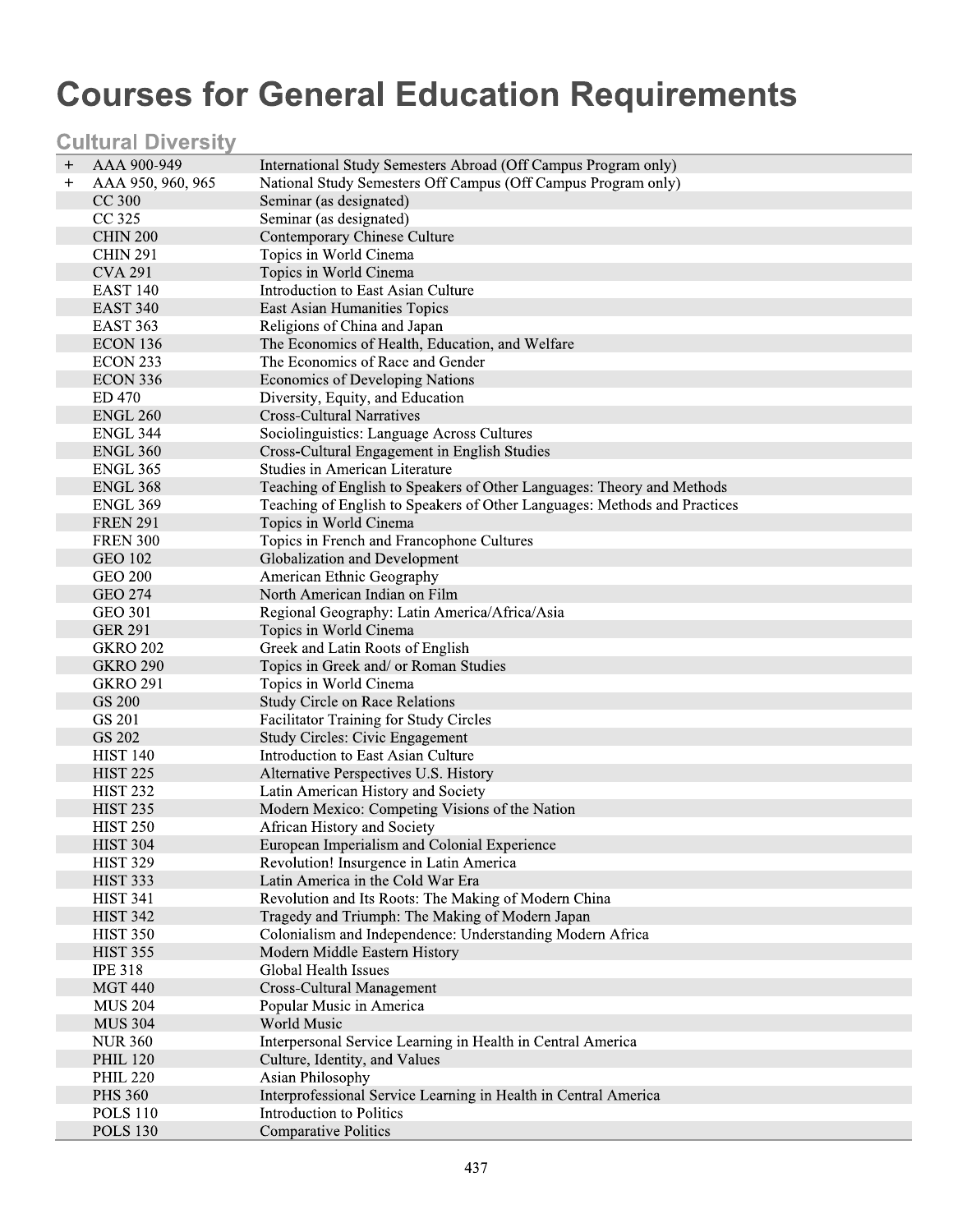**Courses for General Education Requirements** 

| Politics of Developing States               |
|---------------------------------------------|
| <b>Contemporary Social Problems</b>         |
| Inequality in America                       |
| Diverse Populations: Human Rights & Justice |
| Topics in World Cinema                      |
| The World of the New Testament              |
| Medieval Christianity: East and West        |
| <b>Black Theology and Black Church</b>      |
| The Church in the World                     |
| Themes in the History of Religions          |
| Indian Religions and Culture                |
| Islamic Religion and Culture                |
| Religions of China and Japan                |
| Native American Religions                   |
| Topics in South Asian Religions             |
| Scripture, Law, and Gender                  |
| <b>Global Perspectives</b>                  |
|                                             |

### **Humanities: Fine and Performing Arts**

| CC 205          | Word and Image                                                                                  |
|-----------------|-------------------------------------------------------------------------------------------------|
| <b>CC 300</b>   | Seminar (as designated)                                                                         |
| CC 325          | Seminar (as designated)                                                                         |
| <b>CHIN 291</b> | Topics in World Cinema                                                                          |
| <b>CVA 101</b>  | Ancient to Medieval Art History                                                                 |
| <b>CVA 102</b>  | Renaissance to Modern Art History                                                               |
| <b>CVA 121</b>  | Drawing                                                                                         |
| <b>CVA 163</b>  | Introduction to Digital Photography                                                             |
| <b>CVA 221</b>  | Painting                                                                                        |
| <b>CVA 227</b>  | <b>Figure Drawing</b>                                                                           |
| <b>CVA 230</b>  | <b>Graphic Design</b>                                                                           |
| <b>CVA 230</b>  | Graphic Design                                                                                  |
| <b>CVA 270</b>  | Introduction to Cinema Studies                                                                  |
| <b>CVA 271</b>  | Cinema Production                                                                               |
| <b>CVA 291</b>  | Topics in World Cinema                                                                          |
| <b>CVA 324</b>  | Video Art                                                                                       |
| <b>CVA 324</b>  | Video Art                                                                                       |
| <b>CVA 330</b>  | <b>Advanced Design</b>                                                                          |
| <b>CVA 330</b>  | <b>Advanced Design</b>                                                                          |
| <b>CVA 331</b>  | Web Design                                                                                      |
| <b>CVA 331</b>  | Web Design                                                                                      |
| <b>EAST 395</b> | Chinese Culture and Civilization (Off Campus Program only)                                      |
| <b>ENGL 201</b> | Introduction to Creative Writing                                                                |
| <b>ENGL 270</b> | Introduction to Cinema                                                                          |
| <b>ENGL 321</b> | <b>Intermediate Composition</b>                                                                 |
| <b>ENGL 323</b> | <b>Short Story Writing</b>                                                                      |
| <b>ENGL 324</b> | Poetry Writing                                                                                  |
| <b>ENGL 325</b> | <b>Creative Nonfiction</b>                                                                      |
| <b>ENGL 431</b> | Advanced Writing and Rhetoric                                                                   |
| <b>FREN 271</b> | French Play Production                                                                          |
| <b>FREN 291</b> | Topics in World Cinema                                                                          |
| <b>GER 271</b>  | German Play Production                                                                          |
| <b>GER 291</b>  | Topics in World Cinema                                                                          |
| <b>GKRO 220</b> | Introduction to Greek and Roman Archaeology                                                     |
| <b>GKRO 250</b> | Greek and Roman Monuments in Context                                                            |
| <b>GKRO 251</b> | Greek and Roman Mythology                                                                       |
| <b>GKRO 291</b> | Topics in World Cinema                                                                          |
| <b>JAPN 250</b> | Topics in Japanese Literature and the Fine Arts (when topic is Japanese Poetry and Calligraphy) |
| <b>MUEN 350</b> | Choirs (three credits of choir)                                                                 |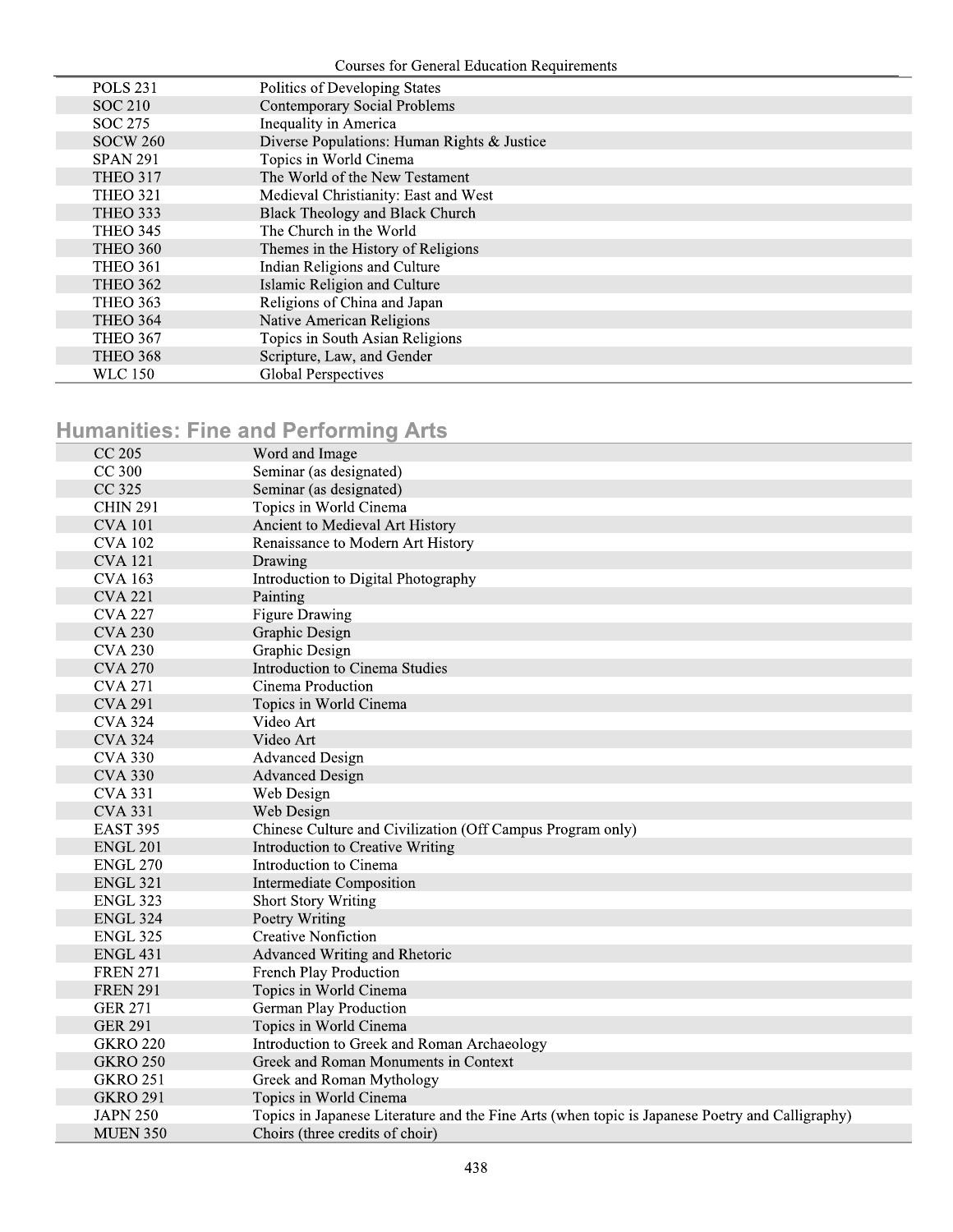**Courses for General Education Requirements** 

| <b>MUEN 352</b> | Bands (three credits of band)                                                         |
|-----------------|---------------------------------------------------------------------------------------|
| <b>MUEN 354</b> | Orchestra (three credits of orchestra)                                                |
| <b>MUS 101</b>  | Introduction to Music                                                                 |
| <b>MUS 190</b>  | Introduction to Computational Music                                                   |
| <b>MUS 318</b>  | Music of Baroque, Classical and Early Romantic Eras                                   |
| <b>MUS 319</b>  | Music of the Late Romantic and Modern Eras                                            |
| <b>MUS 350</b>  | Music and Meaning                                                                     |
| <b>MUS 473</b>  | Church Music and Liturgical Theology                                                  |
| <b>MUTH 120</b> | Introduction to Music Therapy                                                         |
| <b>SPAN 291</b> | Topics in World Cinema                                                                |
| <b>THEO 456</b> | Church Music and Liturgical Theology                                                  |
| <b>THTR 101</b> | Introduction to Theatre                                                               |
| <b>THTR 130</b> | Theatre Practicum: Stage Management (three credits from three different sections)     |
| <b>THTR 131</b> | Theatre Practicum: Scenery and Lighting (three credits from three different sections) |
| <b>THTR 132</b> | Theatre Practicum: Costume and Makeup (three credits from three different sections)   |
| <b>THTR 133</b> | Theatre Practicum: Performance (three credits from three different sections)          |
| <b>THTR 230</b> | Costume and Makeup                                                                    |
| <b>THTR 231</b> | Scenery and Lighting                                                                  |
| <b>THTR 232</b> | <b>Educational Outreach Theatre</b>                                                   |
| <b>THTR 235</b> | Acting I                                                                              |
| <b>THTR 238</b> | Theatre and Culture I                                                                 |
| <b>THTR 239</b> | Theatre and Culture II                                                                |
| <b>THTR 252</b> | Writing for the Stage and Screen                                                      |
| <b>THTR 289</b> | Dance Styles and Techniques                                                           |
| <b>THTR 292</b> | <b>Ballet Technique I</b>                                                             |
| <b>THTR 293</b> | Modern Technique I                                                                    |
| <b>THTR 294</b> | Jazz Technique I                                                                      |
| <b>THTR 295</b> | Lyrical Jazz Technique I                                                              |
| <b>THTR 296</b> | Tap Technique I                                                                       |
| <b>THTR 297</b> | <b>Musical Theatre Dance</b>                                                          |
| <b>THTR 298</b> | Dance Composition                                                                     |
| <b>THTR 337</b> | <b>American Theatre</b>                                                               |
| <b>THTR 392</b> | Ballet Technique II                                                                   |
| <b>THTR 393</b> | Modern Technique II                                                                   |
| <b>THTR 394</b> | Jazz Technique II                                                                     |
| <b>THTR 395</b> | Lyrical Jazz Technique II                                                             |
| THTR 396        | Tap Technique II                                                                      |
|                 |                                                                                       |

# **Humanities: History**

| Any 3-credit course in History (HIST) |                                     |
|---------------------------------------|-------------------------------------|
| <b>GKRO 310</b>                       | Greek Civilization and Culture      |
| <b>GKRO 311</b>                       | Roman Civilization and Culture      |
| WLC 337                               | Ethnology and History of Costa Rica |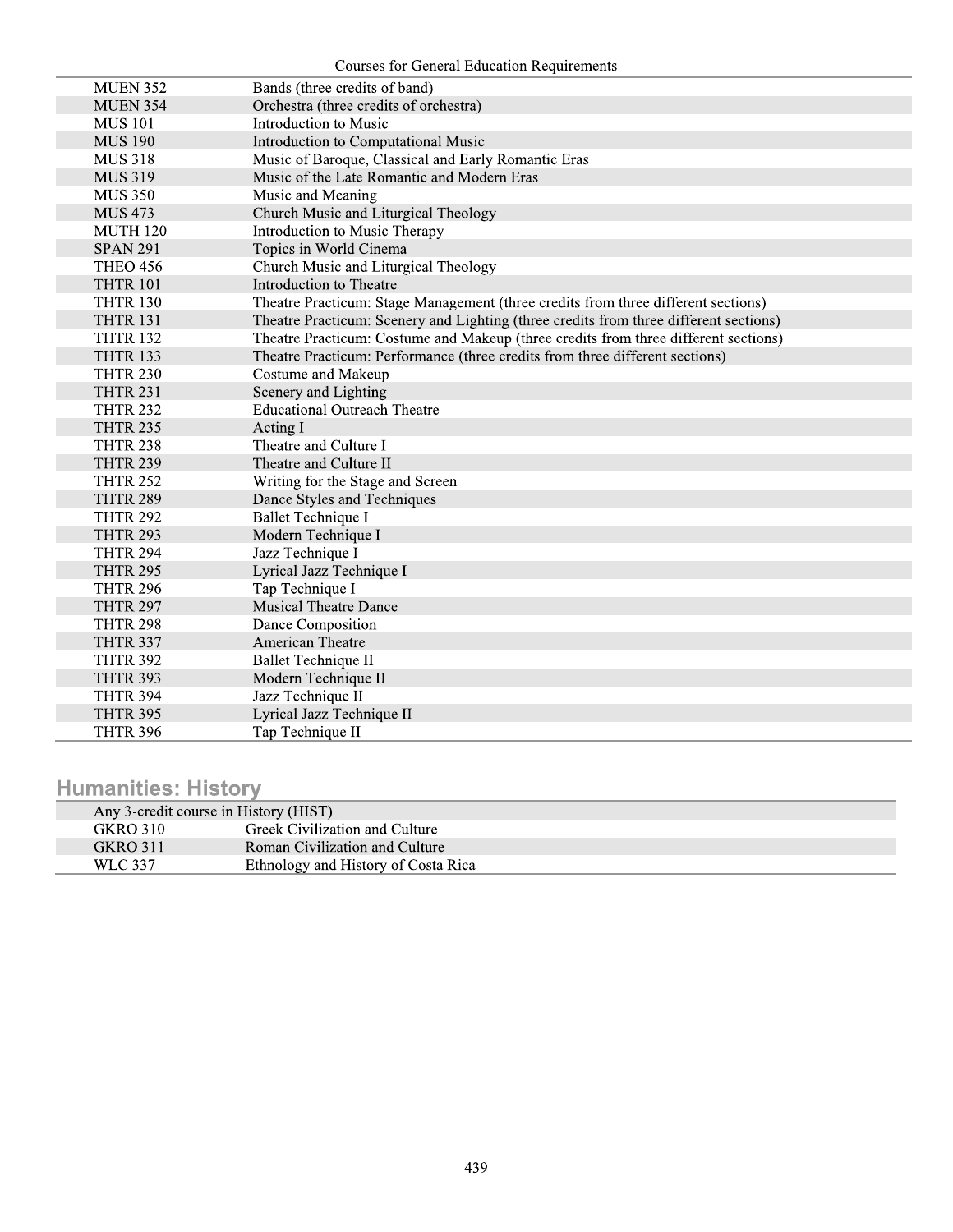| <b>Humanities: Literature</b> |                                                       |
|-------------------------------|-------------------------------------------------------|
| <b>CHIN 200</b>               | Contemporary Chinese Culture                          |
| <b>EAST 340</b>               | East Asian Humanities Topics                          |
| ENGL 200                      | <b>Literary Studies</b>                               |
| <b>ENGL 309</b>               | Literature of the Medieval Period                     |
| <b>ENGL 312</b>               | American Literature I                                 |
| <b>ENGL 313</b>               | American Literature II                                |
| <b>ENGL 320</b>               | Literature of the Sixteenth and Seventeenth Centuries |
| <b>ENGL 330</b>               | Literature of the Restoration and Eighteenth Century  |
| <b>ENGL 350</b>               | British Literature of the Nineteenth Century          |
| <b>ENGL 365</b>               | <b>Studies in American Literature</b>                 |
| <b>ENGL 370</b>               | Modern and Contemporary Fiction                       |
| <b>ENGL 372</b>               | Modern and Contemporary Drama                         |
| <b>ENGL 375</b>               | Modern and Contemporary Poetry                        |
| <b>ENGL 410</b>               | Shakespeare                                           |
| <b>ENGL 456</b>               | The Novel                                             |
| <b>ENGL 478</b>               | Literature for Children                               |
| <b>ENGL 479</b>               | Young Adult Literature                                |
| <b>ENGL 490</b>               | Topics in Literature                                  |
| <b>ENGL 493</b>               | Seminar in English Literature                         |
| <b>FREN 200</b>               | French and Francophone Literary Studies               |
| <b>FREN 220</b>               | Approaches to French Literature                       |
| <b>GER 200</b>                | German Literary Studies                               |
| <b>GER 220</b>                | Approaches to German Studies                          |
| <b>GKRO 200</b>               | Tales of Heroism: Greek and Roman Epic Poetry         |
| <b>GKRO 201</b>               | Antiquity on Stage: Drama in Greece and Rome          |
| <b>GKRO 390</b>               | Seminar in Greek and/ or Roman Studies                |
| <b>JAPN 200</b>               | Japanese Literary Studies                             |
| <b>SPAN 200</b>               | Hispanic Literary Studies                             |
| <b>SPAN 220</b>               | Selected Readings in Hispanic Literature              |

### **Humanities: Philosophy**

|                 | Any 3-credit course in Philosophy (PHIL) except PHIL 145 or PHIL 345 |
|-----------------|----------------------------------------------------------------------|
| CC 110          | Texts and Contexts I: Traditions of Human Thought                    |
| $CC$ 300        | Seminar (as designated)                                              |
| CHEM 490        | The Scientific Endeavor (when cross-listed with CC 300)              |
| NS 490          | The Scientific Endeavor (when cross-listed with CC 300)              |
| <b>PHYS 490</b> | The Scientific Endeavor (when cross-listed with CC 300)              |
| THEO 335        | Philosophy of Religion                                               |
| <b>THEO 341</b> | <b>Bioethics</b>                                                     |

#### **Social Sciences**

|                 | A 3-credit course from Economics (ECON)                                     |
|-----------------|-----------------------------------------------------------------------------|
|                 | A 3-credit course from Political Science and International Relations (POLS) |
|                 | A 3-credit course from Sociology (SOC)                                      |
| CC 115          | Texts and Contexts II: Traditions of Human Thought                          |
| $CC$ 255        | Interpretation: Self, Culture, and Society                                  |
| $CC$ 300        | Seminar (as designated)                                                     |
| CC 325          | Seminar (as designated)                                                     |
| ED 206          | School and Society                                                          |
| <b>ENGL 344</b> | Sociolinguistics: Language Across Cultures                                  |
| <b>GEO 101</b>  | World Human Geography                                                       |
| <b>GEO 102</b>  | Globalization and Development                                               |
| <b>GEO 200</b>  | American Ethnic Geography                                                   |
| <b>GEO 201</b>  | <b>Economic Geography</b>                                                   |
| GEO 212         | Introduction to Archaeology                                                 |
| GEO 265         | Sustainability: Environment, Economy, Society                               |
| <b>GEO 274</b>  | North American Indian on Film                                               |
| <b>GEO 280</b>  | Geography of Cyberspace                                                     |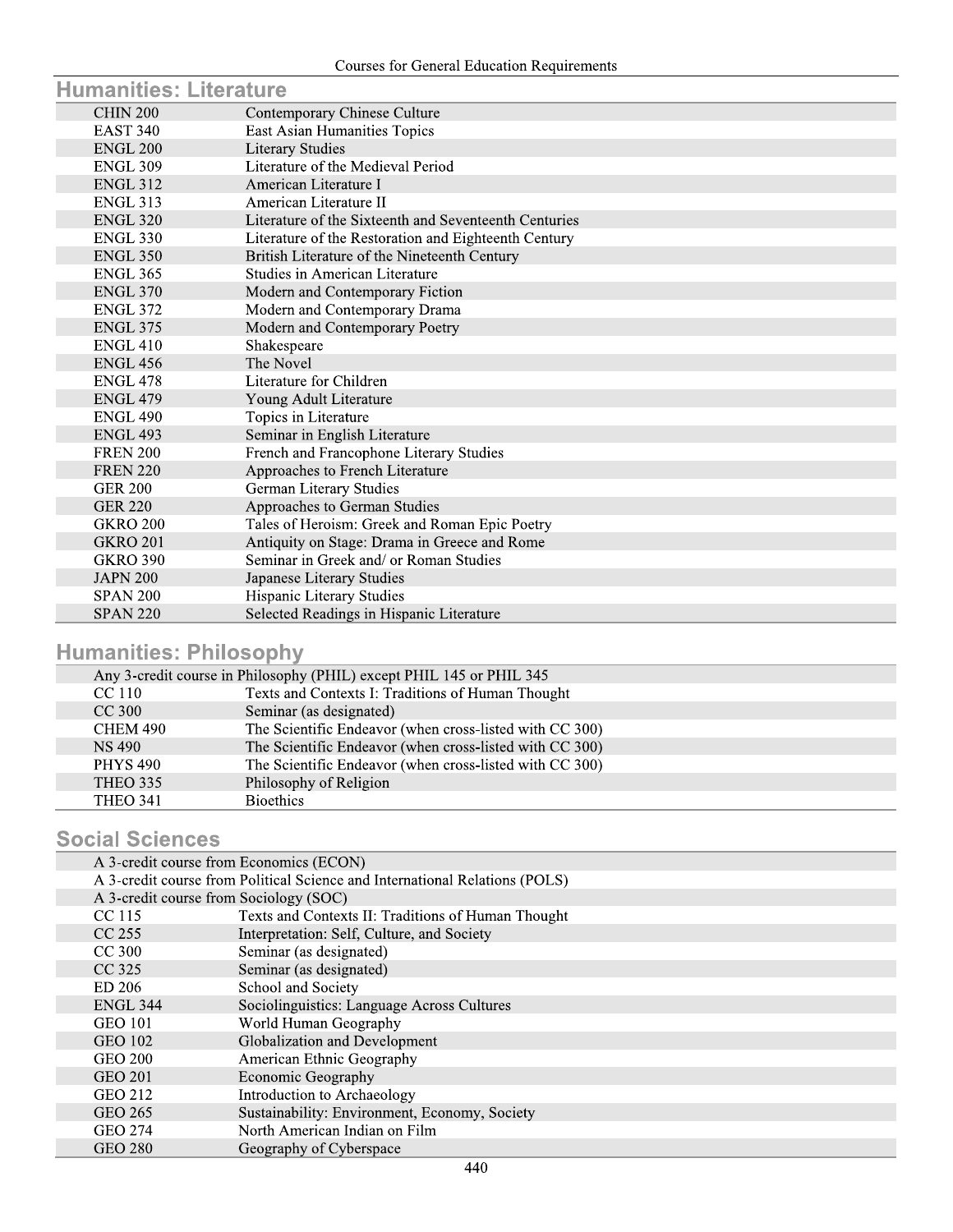| <b>GEO 301</b>  | Regional Geographies of the World             |
|-----------------|-----------------------------------------------|
| <b>GEO 320</b>  | Urban Geography                               |
| <b>GEO 321</b>  | Urban and Regional Planning                   |
| GEO 420         | Rural Geography                               |
| <b>GEO 470</b>  | Political Geography                           |
| <b>GEO 474</b>  | Historical Geography of the United States     |
| <b>GEO 475</b>  | Culture, Nature, Landscape                    |
| <b>GNST 201</b> | <b>Introduction to Gender Studies</b>         |
| <b>PSJ 201</b>  | Principles of Peace and Social Justice        |
| <b>SOCW 151</b> | Introduction to the Profession of Social Work |
| <b>SOCW 210</b> | Social Welfare Policy: History and Programs   |
| <b>SOCW 220</b> | Human Behavior and Social Environment         |
| <b>SOCW 260</b> | Diverse Populations: Human Rights & Justice   |
| <b>WLC 335</b>  | Perspectives on Health Care in Costa Rica     |

# **Natural Science**

| <b>ASTR 101/101L</b> | Astronomy                                                       |
|----------------------|-----------------------------------------------------------------|
| <b>ASTR 252/101L</b> | Introduction to Stellar Astrophysics                            |
| <b>ASTR 253/101L</b> | Introduction to Galactic Astrophysics and Cosmology             |
| <b>BIO</b> 125       | Biotechnology                                                   |
| <b>BIO 151</b>       | Human Anatomy and Physiology I                                  |
| <b>BIO 152</b>       | Human Anatomy and Physiology II                                 |
| <b>BIO</b> 171       | Unity of Life                                                   |
| <b>BIO 172</b>       | Diversity of Life                                               |
| <b>BIO 270</b>       | Genetics and Genome Evolution                                   |
| CHEM 111             | Introduction to Chemistry                                       |
| <b>CHEM 121</b>      | General Chemistry I                                             |
| <b>CHEM 122</b>      | General Chemistry II                                            |
| <b>CHEM 131</b>      | General Chemistry I - Honors                                    |
| <b>CHEM 132</b>      | General Chemistry II - Honors                                   |
| <b>GEO 104</b>       | Introduction to Geomorphology                                   |
| <b>GEO 130</b>       | Earth From Above                                                |
| <b>MET 103</b>       | Introduction to Meteorology                                     |
| <b>MET 190</b>       | Topics in Weather and Climate                                   |
| <b>NS 101</b>        | Introduction to Forensic Science                                |
| <b>NS 102</b>        | Science of the Indiana Dunes                                    |
| <b>NS 103</b>        | Practical Stream Stewardship                                    |
| <b>NS 104</b>        | Principles of Evolution                                         |
| <b>NS 105</b>        | Discovering Insects: Pests or Pals?                             |
| <b>NS 190</b>        | Science of Indiana: Ecology and Sustainability of Indiana Farms |
| <b>PHYS 111/111L</b> | <b>Essentials of Physics</b>                                    |
| PHYS 112/112L        | <b>Essentials of Physics</b>                                    |
| PHYS 141/141L        | Newtonian Mechanics                                             |
| PHYS 142/142L        | Physics: Electricity, Magnetism, and Waves                      |
| PHYS 151/141L        | Newtonian Mechanics-Honors                                      |
| <b>PHYS 152/142L</b> | Physics: Electricity, Magnetism, and Waves-Honors               |
| <b>PSY 110/111</b>   | General Psychology                                              |